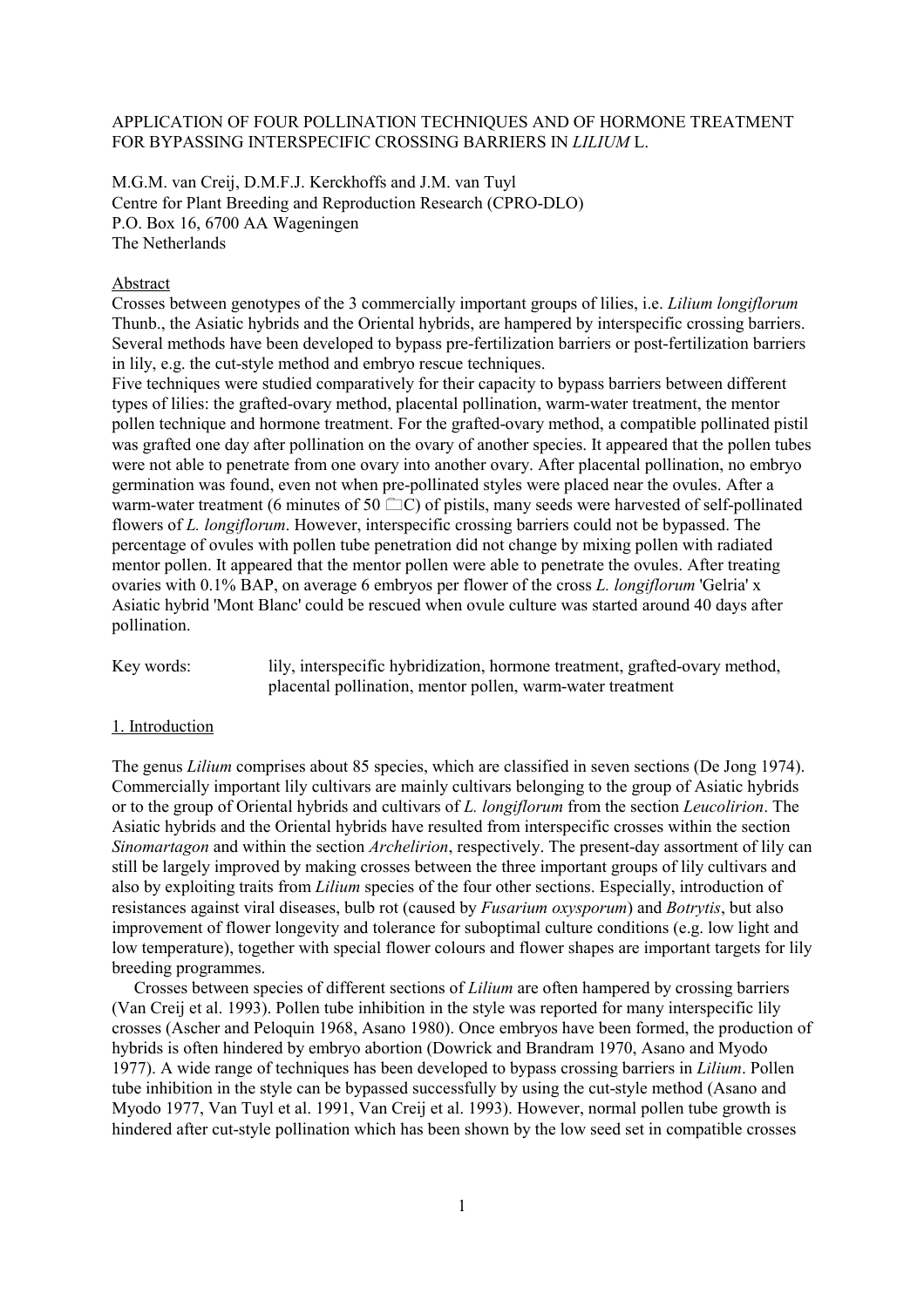(Van Tuyl et al. 1988). This low seed set might be caused by the premature arrival of pollen tubes in the ovary (Janson et al. 1993). To permit the pollen tubes to attain their normal lengths, the graftedstyle method has been developed (Van Tuyl et al. 1991). For this method, compatible pollen is deposited on a compatible stigma and after one day attached to the ovary of an incongruent partner. This method has as disadvantage that it is difficult to get a durable connection between the two styles. For executing pollination methods under standard and optimal environmental conditions, an in vitro pollination procedure has been developed (Van Tuyl et al. 1991). Three techniques have been developed to prevent embryo abortion in interspecific lily crosses: ovary-slice culture, ovule culture and embryo culture (Kanoh et al. 1988, Van Tuyl et al. 1991, Okazaki et al. 1994).

Hybrids have been obtained of many interspecific lily crosses, by combining pollination techniques with embryo rescue methods (Van Creij et al. 1993, Okazaki et al. 1994, Niimi et al. 1996, Van Tuyl and Van Holsteijn 1996). However, hybrids have not been obtained of a range of crosses and the production of hybrids of several crosses is rather low. Several techniques have been successful in bypassing pre-fertilization barriers in other crops, like hexane treatment of the stigmatic surface (Whitecross and Willing 1975), mentor pollen and pioneer pollen (Whitecross and Willing 1975, Stettler 1968), placental pollination (Zenkteler et al. 1987) and pollination of isolated ovules (Kameya and Hinata 1970, Stewart 1981). Hormone treatments have been suggested as a method to bypass both pre-fertilization barriers and post-fertilization barriers (Khanna et al. 1994, Ahmad et al. 1995). The development of new pollination methods and embryo rescue techniques might be useful for the production of new unique lily hybrids or for increasing the rate of hybrid production of several interspecific lily crosses.

The aim of this research was to examine the potentials of the grafted-ovary method, of placental pollination, of warm-water treatment and of the mentor pollen technique for bypassing prefertilization barriers and to determine the effect of hormone treatment on the number of seeds or emerged plantlets which can be produced from interspecific *Lilium* crosses.

#### 2. Materials and Methods

#### *2.1 Plant material*

*Lilium longiflorum* 'Gelria' was used in all crosses as maternal genotype. Compatible pollinations were carried out with *L. longiflorum* 'Indian Summer' and 'White American'. The Asiatic hybrid 'Mont Blanc' and the Oriental hybrid 'Star Gazer' were used as paternal genotype for interspecific crosses. Pistils of *L. longiflorum* 'Gelria', *L. longiflorum* 'Romero', Asiatic hybrids 'Connecticut King' and 'Orlito' and Oriental hybrid 'Laura Lee' were used as donor pistils in experiments with the graftedovary method. Pollinations were carried out in September and October 1991 and 1992. Twelve flowers were used per cross, per experiment for each year. Plants were grown in pots in a greenhouse at a minimum temperature of 15  $\Box$ C at night and a day temperature of 20-24  $\Box$ C, with peaks of 30- $35 \nightharpoonup \nightharpoonup C$  in the summer. From two days before anthesis, the plant material used for pollinations on the plant was placed in a climate room at a constant temperature of  $24 \text{ }^{\circ}$ C.

#### *2.2 Methods*

Flowers were placed in vitro prior to the application of the grafted-ovary method and placental pollination. For in vitro pollination, flower-buds were collected 2 (*L. longiflorum*) or 4 (Asiatic hybrids and Oriental hybrids) days before anthesis. The petals and anthers were excised and the remaining parts of the flower (henceforth called 'flower') were placed in test-tubes at a temperature of  $24 \Box$ C (Van Tuyl et al. 1991).

The warm-water treatment, the mentor pollen technique and the hormone treatment were executed on flowers pollinated on the plant. The pollination methods used for pollinations on the plant and the methods for ovary-slice culture and ovule culture are described by Van Tuyl et al. (1991). The pollen tube growth in the pistil and the penetration of the pollen tubes in the ovules were studied 7-14 days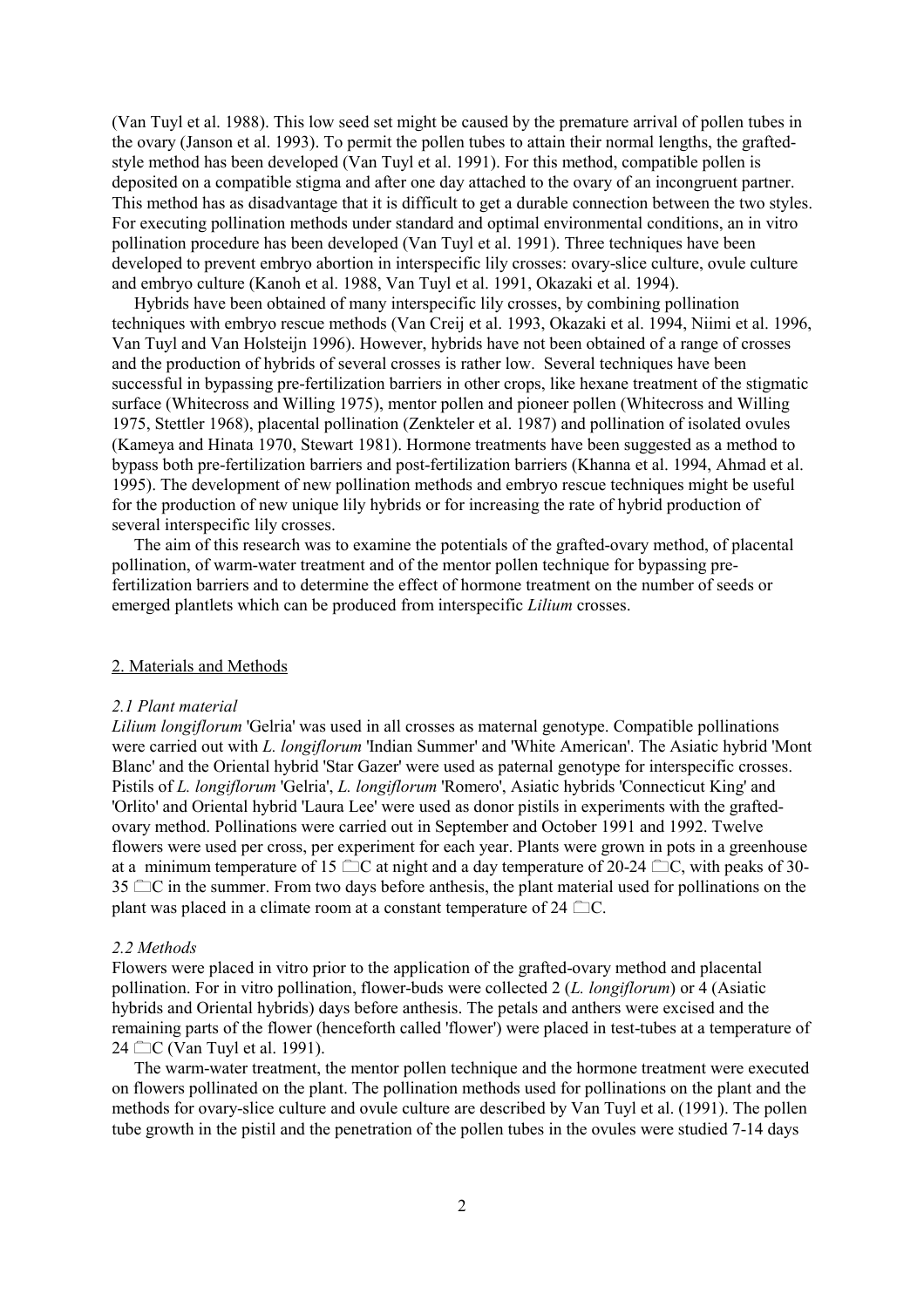after pollination (DAP) in 2 pistils per cross, per experiment per year. The methods used for microscopical observations are according to those described for tulip by Van Creij et al. (1997a).

### *2.3 Experiments*

## *2.3.1 Grafted-ovary method:*

Pistils of *L. longiflorum* 'Gelria' (henceforth called 'mother pistil') and the pistils used as donor pistils (see 2.1) were both compatible pollinated two days after the stigma was receptive. One day after pollination, the style and the upper part (1/4) of the ovary of *L. longiflorum*, of the Asiatic hybrid or of the Oriental hybrid were grafted on the lower part (3/4) of the ovary of the mother pistil of *L. longiflorum* 'Gelria', as shown in Van Creij et al. (1997b). The grafted pistils were placed upright in test-tubes with in vitro pollination medium. The pollen tube growth was studied at 1 DAP in the styles of the mother pistils used in 1992. Ovules from the mother pistils were placed separately in vitro at 28-45 DAP in 1991. In 1992, mother ovaries were used for ovary-slice culture started at 7-8 DAP, followed by ovule culture at 38-41 DAP.

### *2.3.2 Placental pollination:*

The ovaries were cut longitudinally into six sectors on the day of stigmatic receptivity (1991) or 1-2 days after the stigma was receptive (1992). Each sector contained a placenta with a row of ovules without (1991) or with (1992) the ovary wall. Pollen was abundantly applied on the placenta. In 1991, also compatible pollinated styles (henceforth called 'donor styles') were placed with the basal cut end nearby two rows of ovules. One or two styles were used per flower. The Petri dishes with the explants remained 10 days in the light  $(12 \text{ Wm}^2)(1991)$  or were placed directly in the dark (1992). The pollen tube growth in the donor pistils was analyzed at 10 DAP in three styles per cross. The pollen tube penetration in the ovules was studied in 1991 in 4 rows of ovules per cross. Ovule culture was carried out around 5 (1991) or 7 (1992) weeks after pollination. Only the swollen ovules were placed in vitro.

# *2.3.3 Warm-water treatment:*

Styles of intact flowers were immersed in water of 50  $\Box$ C during 6 minutes prior to pollination. The length and the width of the pods were measured two months after pollination. The pods were collected between 60-80 DAP and the number of seeds per pod was determined.

# *2.3.4 Mentor pollen technique:*

Mentor pollen were obtained by irradiation of pollen of *L. longiflorum* 'Indian Summer' with 100 Krad. One part of mentor pollen was mixed with one part of the paternal genotype and the mixture was used for the pollinations. Twelve flowers were pollinated with the mentor pollen only. Stigmatic pollinations were executed in crosses with the mentor pollen only and in crosses with a mixture of mentor pollen with pollen of *L. longiflorum* 'Indian Summer'. The cut-style method was applied when pollinations were carried out with mixtures of mentor pollen with pollen from the Asiatic hybrid 'Mont Blanc' or with pollen from the Oriental hybrid 'Star Gazer'. For the cut-style method, the style of *L. longiflorum* 'Gelria' was cut 1-2 mm above the ovary one day after stigmatic receptivity and pollen was applied immediately on to the cut surface. As control, the cut-style method was also applied in the compatible cross with pollen of *L. longiflorum* 'Indian Summer'. The length and the width of the pods were measured two months after pollination. The pods were collected between 60- 80 DAP and the number of seeds per pod was determined.

#### *2.3.5 Hormone treatment:*

Flowers were pollinated on the stigma in crosses with pollen of *L. longiflorum* 'White American'. The cut-style method (see 2.3.4) was applied in interspecific crosses with the Asiatic hybrid 'Mont Blanc' and the Oriental hybrid 'Star Gazer'. The hormone 6-benzylaminopurine (BAP) was dissolved in a mixture of lanolin (3 parts) with water (1 part) to a final concentration of 0.1% BAP. The mixture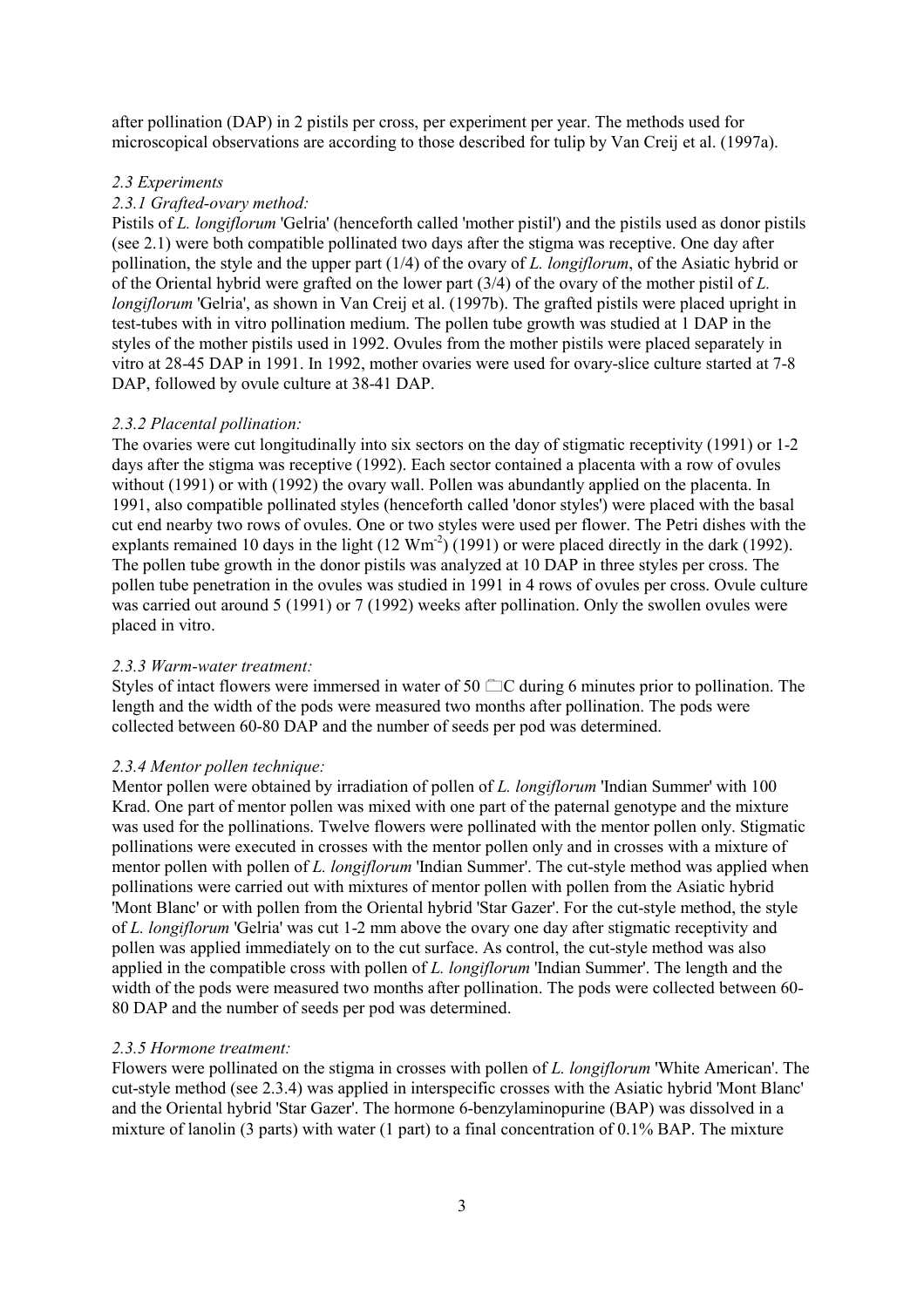was applied at 4 DAP at the base of the ovary. As control, 11 flowers pollinated with *L. longiflorum* 'White American' were not treated with BAP. The length and the width of the pods were measured one and two months after pollination. Swollen ovules of the cross with the Asiatic hybrid 'Mont Blanc' as pollen parent were placed separately on ovule culture medium at 36-43 DAP. Pods of crosses with *L. longiflorum* 'White American' matured on the plant and the seeds were harvested and counted.

#### 3. Results

The donor pistil (style + part of ovary) was placed at 1 DAP on the mother ovary for the graftedovary method. The mother pistil was pre-pollinated, but at 1 DAP the pollen tubes had passed only 12-14% of the style length. After grafting, the pollen tubes had grown through the whole donor style and into the donor part of the ovary. Finally, 20% of the ovules of the donor ovaries contained an embryo in the compatible cross. In the incongruent crosses with the Asiatic hybrid 'Mont Blanc' and the Oriental hybrid 'Star Gazer' as parental genotypes, in 2% and 8% of the ovules of the donor ovaries, respectively, an embryo was found. Finally, a maximum of 2% of the ovules of the mother ovaries was penetrated by a pollen tube, independent of the cross made. After ovule culture with over 2000 ovules, no embryo germination was observed.

Compatible pollinated styles were placed nearby rows of ovules of *L. longiflorum* 'Gelria' for the placental pollination technique or ovules of this cultivar were pollinated directly. In the cross with pollen of *L. longiflorum* 'Indian Summer', pollen tubes passed on average 24% of the total length of the compatible donor styles. Pollen tubes protruding from the basal cut end of the styles of the donor pistils was not observed in this cross. In crosses with pollen from the Asiatic hybrid 'Mont Blanc' or the Oriental hybrid 'Star Gazer', the pollen tubes penetrated on average 90% and 99% of the total length of the style of the compatible donor styles, respectively. In 30% and 78% of the donor styles compatible pollinated with the Asiatic hybrid 'Mont Blanc' and the Oriental hybrid 'Star Gazer', respectively, pollen tubes protruded. Both after direct pollination of the ovules and after pollination of a donor style placed nearby the ovules, no (in 83% of the rows of ovules analyzed) or only few ovules were penetrated by a pollen tube. The highest percentage ovules with pollen tube penetration was 3.3%, which was found in one of the four rows of ovules analyzed in the cross *L. longiflorum* 'Gelria' x Oriental hybrid 'Star Gazer'. No difference in the percentage of pollen tube penetration in the ovules was found between direct pollination of the ovules and the use of donor styles. After the application of ovule culture with over 2500 ovules, no germinated embryo was found in both years.

The results obtained after warm-water treatment of styles of *L. longiflorum* 'Gelria' are shown in Table 1. The pollen tubes of *L. longiflorum* 'White American' grew through the style of 'Gelria', into the ovary and finally penetrated on average 64% of the ovules. In this cross and after self-pollination of *L. longiflorum* 'Gelria', the ovaries were well swollen after two months and finally over 100 seeds per pod were harvested. In crosses with pollen of the Asiatic hybrid 'Mont Blanc' and of the Oriental hybrid 'Star Gazer', the pollen tubes penetrated about half the style length. No pollen tubes were observed in the ovules and remaining parts of the ovaries. No seeds were harvested of both these crosses.

The results obtained after pollination with mixtures of mentor pollen with compatible pollen or incongruent pollen are presented in Table 2. After normal pollination of *L. longiflorum* 'Gelria' with mentor pollen only, pollen tubes grew into the ovary and penetrated 12% of the ovules. No seeds were harvested. Pollen tubes penetrated the ovules after pollination with a mixture of mentor pollen and pollen of *L. longiflorum* 'Indian Summer'. However, less pollen tube penetration was found after the application of the cut-style method than after normal stigmatic pollination. Ovaries reached smaller lengths and widths and finally lower numbers of seeds were harvested after cut-style pollination compared to normal stigmatic pollination. Low percentages of pollen tubes penetrated the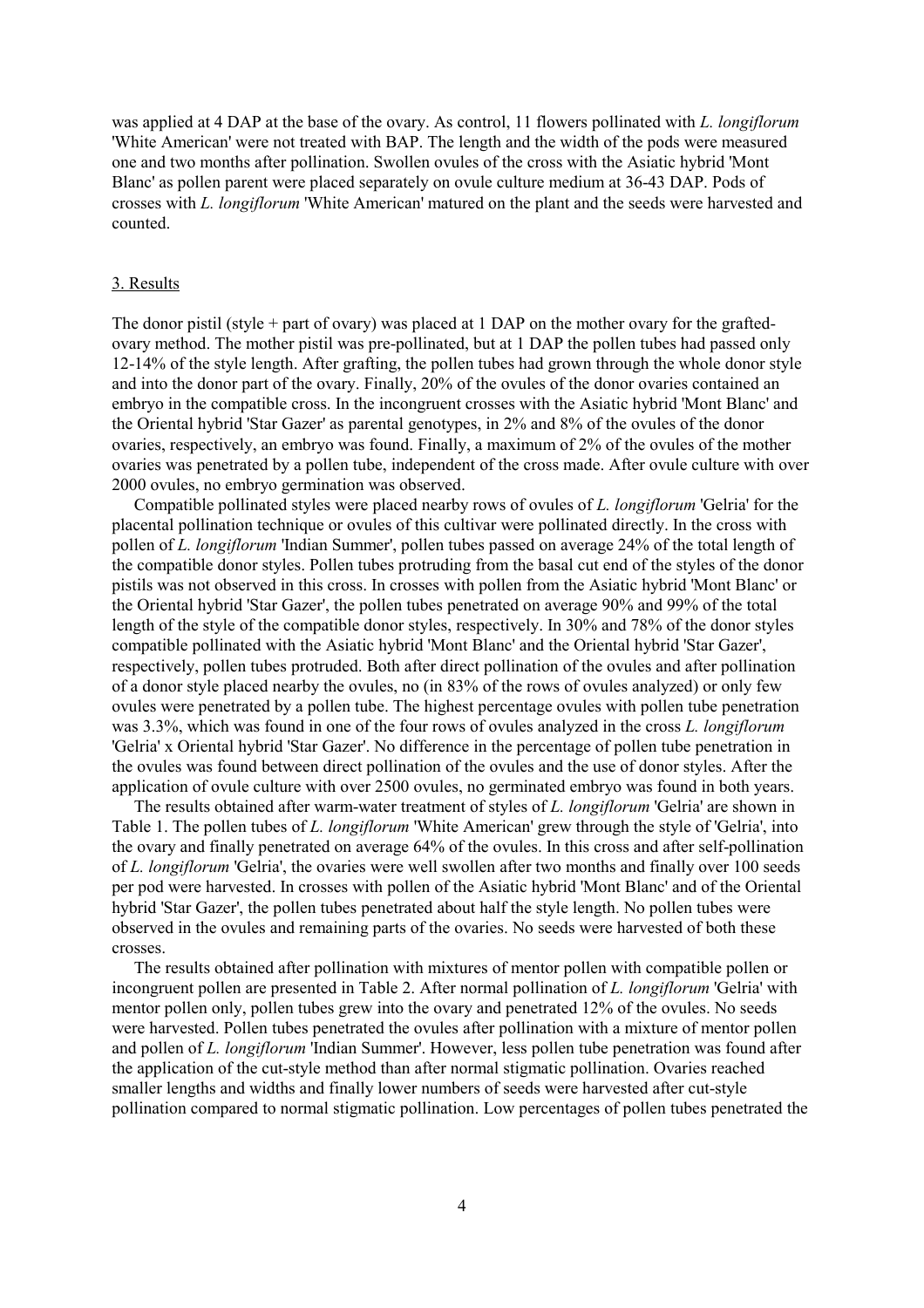ovules after pollination with a mixture of mentor pollen and pollen of the incongruent pollen parents. Of these crosses, all ovaries were dead within two months after pollination.

The results obtained after treating ovaries with 0.1% BAP in lanolin at 4 DAP are shown in Table 3. Both treated and non-treated flowers of *L. longiflorum* 'Gelria', pollinated with *L. longiflorum* 'White American' formed well developed ovaries and comparable numbers of seeds could be harvested. In the cross with the Asiatic hybrid 'Mont Blanc', the ovaries appeared to be somewhat smaller in size as compared to the ovaries obtained from the compatible pollinations. However, on average 6 embryos per ovary germinated after the application of ovule culture. Ovaries from the cross *L. longiflorum* 'Gelria' x Oriental hybrid 'Star Gazer' all died within one month after pollination. In this cross, pollen tube growth was only observed in the upper part of the ovary.

### 4. Discussion

The grafted-ovary method, placental pollination, warm-water treatment, the mentor pollen technique and hormone treatment have been examined for their prospects in bypassing interspecific crossing barriers in the genus *Lilium*.

The grafted-ovary method was studied for obtaining a more durable connection between the donor pistil and the mother pistil as compared to the grafted-style method. Van Tuyl et al. (1991) reported a low number of successful grafts  $(17%)$  after using the grafted-style method. In the grafted-ovary method, ovaries remained well attached during several days. Although the pollen tubes grew to the bottom of the donor ovary, they mostly failed to pass the graft and to grow into the mother ovary. To enhance the pollen tube passage from the donor ovary into the mother ovary in the grafted-ovary method seems to be more difficult to realise than to develop a more durable connection for the grafted-style method. Therefore, the grafted-ovary method seems not to be a more suitable method compared to the grafted-style method.

A maximum of 3.3% of ovules was penetrated by a pollen tube after direct placental pollination, which was lower compared to the average penetration percentage of 5% obtained by Janson (1993) for compatible *L. longiflorum* crosses. She found a significant increase in ovule penetration after culturing the explants on filterpaper and after removing the ovary wall. Optimization of the method used in our experiments for direct pollination of ovules seems therefore to be possible. Pollen tubes protruded from only 36% styles, averaged for all styles used, after placing compatible pollinated styles nearby the explants. Janson (1993) observed also problems with the passage of the pollen tubes from the style to the placenta after grafting styles at the placentas. However, after successful grafting on average 25% of the ovules was penetrated by a pollen tube. Therefore, it seems to be possible to optimize placental pollination for lily resulting in the production of viable hybrid embryos. However, a time-consuming study seems to be needed, focusing on the pollination conditions, culture conditions and culture methods.

Warm-water treatment of styles of the self-incompatible species *L. longiflorum* resulted in the production of many seeds after self-pollination, as was also found by Hopper et al. (1967). Influence of the warm-water treatment on pollen tube growth was not found after pollination of *L. longiflorum* 'Gelria' with Asiatic hybrid 'Mont Blanc' or with Oriental hybrid 'Star Gazer'. Pollen tubes reached lengths in these crosses comparable with those found in other lily experiments.

Stigmatic pollination with a mixture of mentor pollen and pollen of an incongruent pollen donor has resulted in the production of a number of hybrid embryos (Van Tuyl et al. 1982). In our experiments, the combination of the cut-style method with the mentor pollen technique did not result in the production of pods containing viable seeds of the interspecific crosses. In fact, the percentages of ovules with pollen tube penetration were not higher than obtained after cut-style pollination with pollen of an incongruent donor only, as found in other experiments. The percentages of ovules with penetration of pollen tubes of the incongruent partner might even be overestimated in Table 2, since mentor pollen also enter the ovules (see Table 2, cross with mentor pollen only). Therefore, the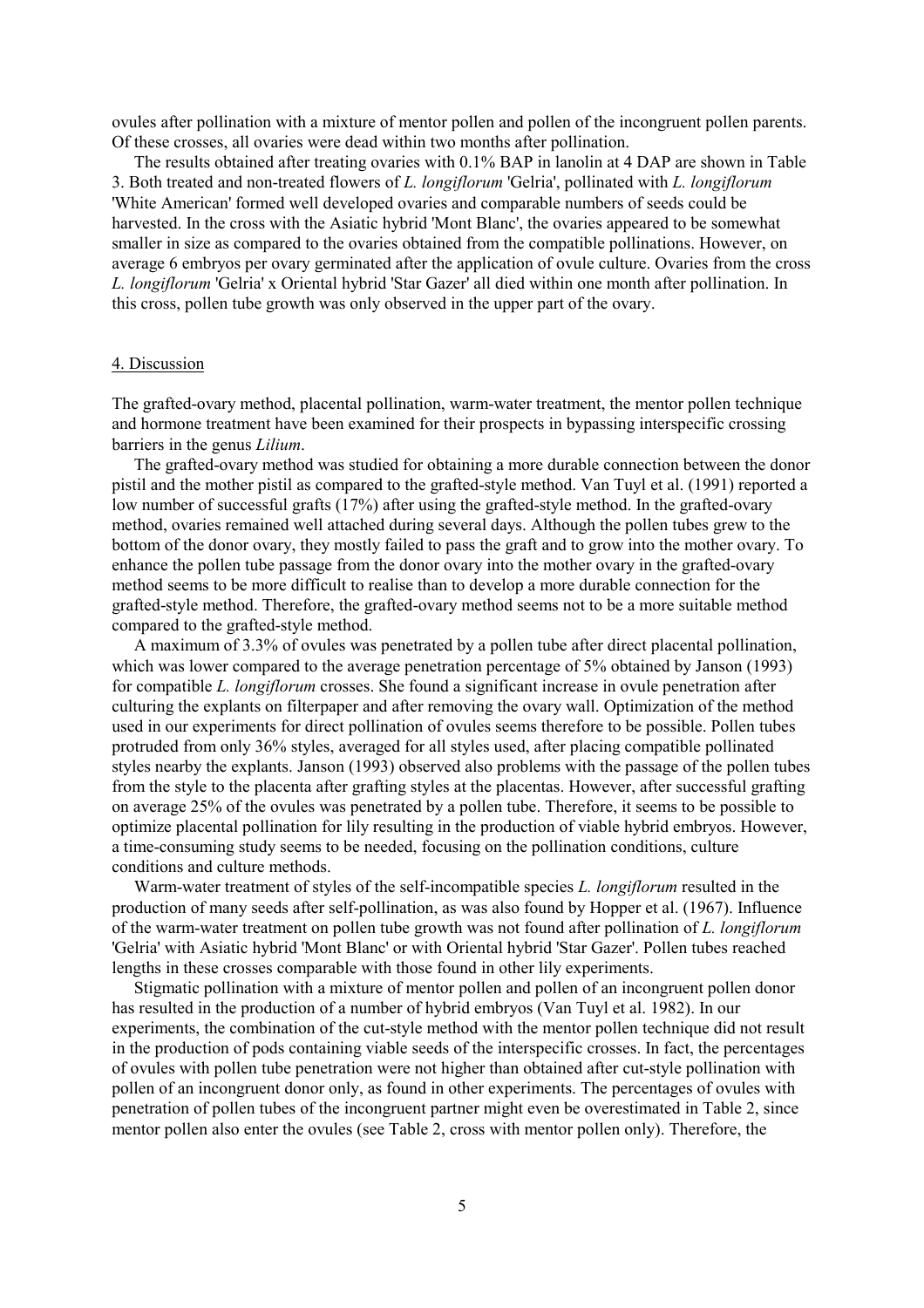combination of the cut-style method with the mentor pollen technique is not suitable for bypassing pre-fertilization barriers, at least in these lily crosses.

The seed set did not differ significantly in the compatible cross between the untreated ovaries and the ovaries treated with 0.1% BAP. The ovaries from the cross *L. longiflorum* 'Gelria' x Oriental hybrid 'Star Gazer', all died within one month. A probable positive effect of the hormone treatment can only be found in this cross when embryo rescue techniques are started within one month after pollination and compared with the embryo production in non-treated ovaries. The high number of germinated embryos obtained from the cross *L. longiflorum* 'Gelria' x Asiatic hybrid 'Mont Blanc' has not been reported previously (Straathof et al. 1987, Van Tuyl et al. 1991, Van Tuyl et al. 1988). The treatment of the ovaries with BAP might, therefore, have a positive influence in this cross. Emsweller and Stuart (1948) found that treatment of *Lilium* ovaries with 1% naphthalene acetamide reduced seed set in several interspecific crosses, while in other crosses seeds were only obtained after application of this hormone. Further studies are needed before conclusions can be drawn on the effect of the treatment with 0.1% BAP in bypassing crossing barriers in interspecific lily crosses.

Five methods have been examined for their ability to bypass pre-fertilization barriers or postfertilization barriers. The grafted-ovary method proved not to better applicable than the grafted-style technique. Warm-water treatment and the mentor pollen techniques appeared not to bypass crossing barriers. Placental pollination and hormone treatment offer prospects, however, more research is needed.

#### Acknowledgements

We wish to thank H.M.C. van Holsteijn for critical reading the paper, J.-W. Braakhekke for technical assistance and A. van Dijken and G. Terwoert for their constant care of the plant material. Part of the work was supported by the Urgency Programme for Research on Diseases and Breeding of Flower Bulbs.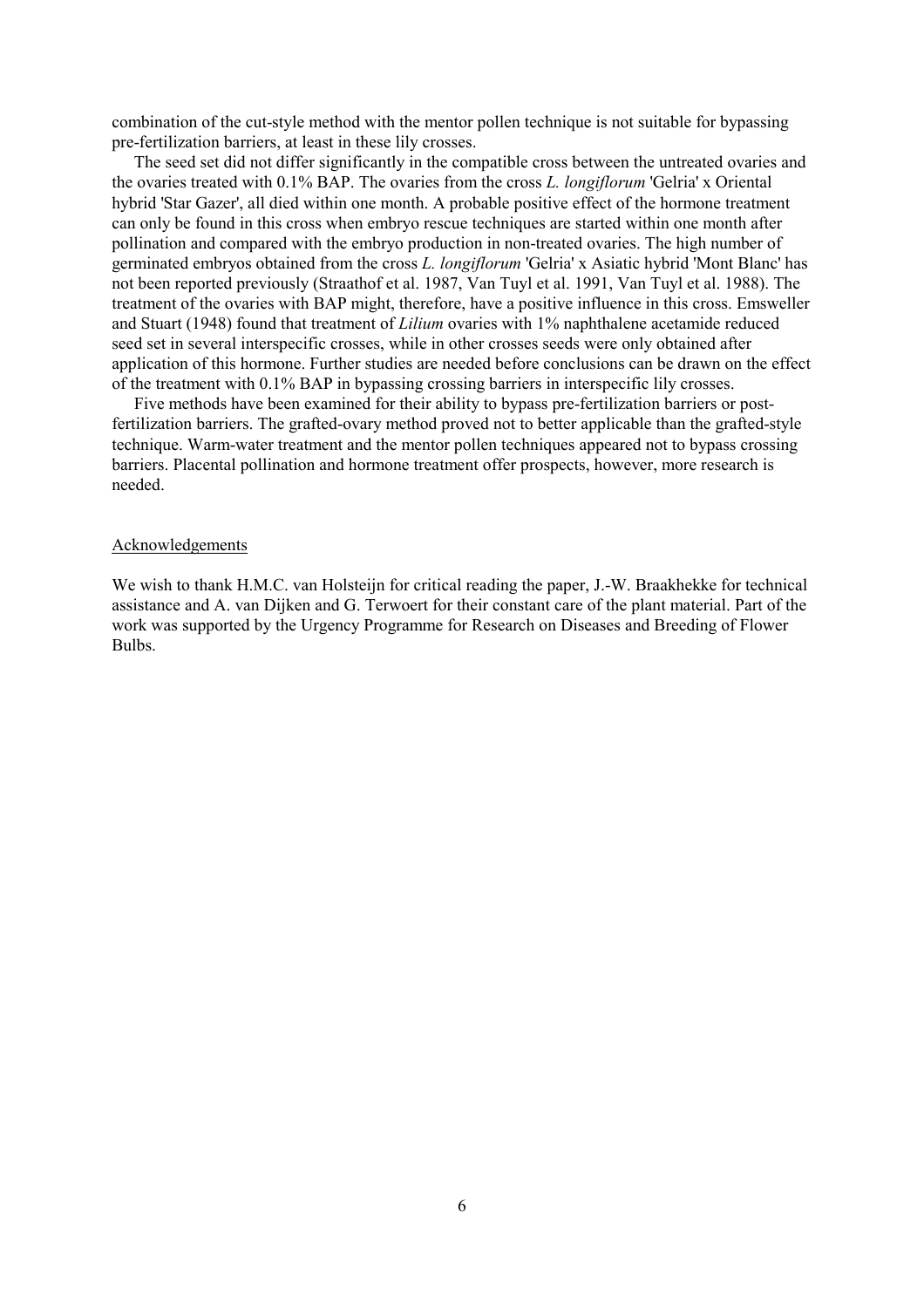#### **References**

- Ahmad, M., Fautrier, A.G., McNeil, D.L., Burritt D.J., and Hill, G.D., 1995. Attempts to overcome postfertilization barrier in interspecific crosses of the genus *Lens*. Plant Breed. 114:558-560.
- Asano, Y., 1980. Studies on crosses between distantly related species of lilies. VI. Pollen-tube growth in interspecific crosses on *Lilium longiflorum* (I). J. Japan. Soc. Hort. Sci. 49:392-396.
- Asano, Y., and Myodo, H., 1977. Studies on crosses between distantly related species of lilies. I. For the intrastylar pollination technique. J. Japan. Soc. Hort. Sci. 46:59-65.
- Ascher, P.D., and Peloquin, S.J., 1968. Pollen tube growth and incompatibility following intraand interspecific pollinations in *Lilium longiflorum*. Amer. J. Bot. 55:1230-1234.
- De Jong, P.C., 1974. Some notes on the evolution of lilies. North Am. Lily Yearb. 27:23-28.
- Dowrick, G.J., and Brandram, S.N., 1970. Abnormalities of endosperm development in *Lilium* hybrids. Euphytica 19:433-442.
- Hopper, J.E., Ascher, P.D., and Peloquin, S.J., 1967. Inactivation of self-incompatibility following temperature pretreatments of styles in *Lilium longiflorum*. Euphytica 16:215-220.
- Janson, J., 1993. Placental pollination in *Lilium longiflorum* Thunb. Plant Sci. 90:105-115.
- Janson, J., Reinders, M.C., Van Tuyl, J.M., and Keijzer, C.J., 1993. Pollen tube growth in *Lilium longiflorum* following different pollination techniques and flower manipulations. Acta Bot. Neerl. 42:461-472.
- Kameya, T., and Hinata, K., 1970. Test-tube fertilization of excised ovules in *Brassica*. Japan. J. Breed. 20:253-260.
- Kanoh, K., Hayashi, M., Serizawa, Y., and Konishi, T., 1988. Production of interspecific hybrids between *Lilium longiflorum* and *L. x elegance* by ovary slice culture. Japan. J. Breed. 38:278- 282.
- Khanna, V.K., Dhaubhadel, S., Kodali, S., and Garg, G.K., 1994. Effect of hormones on wheatbarley crosses, embryo rescue and mitotic and isozymic studies in hybrids. Curr. Sci. 67:1003- 1012.
- Niimi, Y., Nakano, M., and Maki, K., 1996. Production of interspecific hybrids between *Lilium regale* and *L. rubellum* via ovule culture. J. Japan. Soc. Hort. Sci. 64:919-925.
- Okazaki, K., Asano, Y., and Oosawa, K., 1994. Interspecific hybrids between *Lilium* 'Oriental' hybrid and *L.* 'Asiatic' hybrid produced by embryo culture with revised media. Breeding Sci. 44:59-64.
- Stettler, R.F., 1968. Irradiated mentor pollen: Its use in remote hybridization of black cottonwood. Nature 219:746-747.
- Stewart, J.McD., 1981. In vitro fertilization and embryo rescue. Env. Exp. Bot. 21:301-315.
- Straathof, T.P., Van Tuyl, J.M., Keijzer, C.J., Wilms, H.J., Kwakkenbos, A.A.M., and Van Diën,
- M.P., 1987. Overcoming post-fertilization barriers in *Lilium* by ovary- and ovule culture. Plant Cell Incomp. Newsl. 19:69-72.
- Van Creij, M.G.M., Van Raamsdonk, L.W.D., and Van Tuyl, J.M., 1993. Wide interspecific hybridization of *Lilium*: Preliminary results of the application of pollination and embryo-rescue methods. North Am. Lily Yearb. 43:28-37.
- Van Creij, M.G.M., Kerckhoffs, D.M.F.J., and Van Tuyl, J.M., 1997a. Interspecific crosses in the genus *Tulipa* L.: identification of pre-fertilization barriers. Sex. Plant Reprod. 10:116-123.
- Van Creij, M.G.M., Kerckhoffs, D.M.F.J., and Van Tuyl, J.M., 1997b. Application of three pollination techniques and hormone treatments for overcoming interspecific crossing barriers in *Tulipa*. Acta Hort. 430:547-557.

Van Tuyl, J.M., and Van Holsteijn, H.M.C, 1996. Lily breeding research in The Netherlands. Acta. Hort. 414:35-45.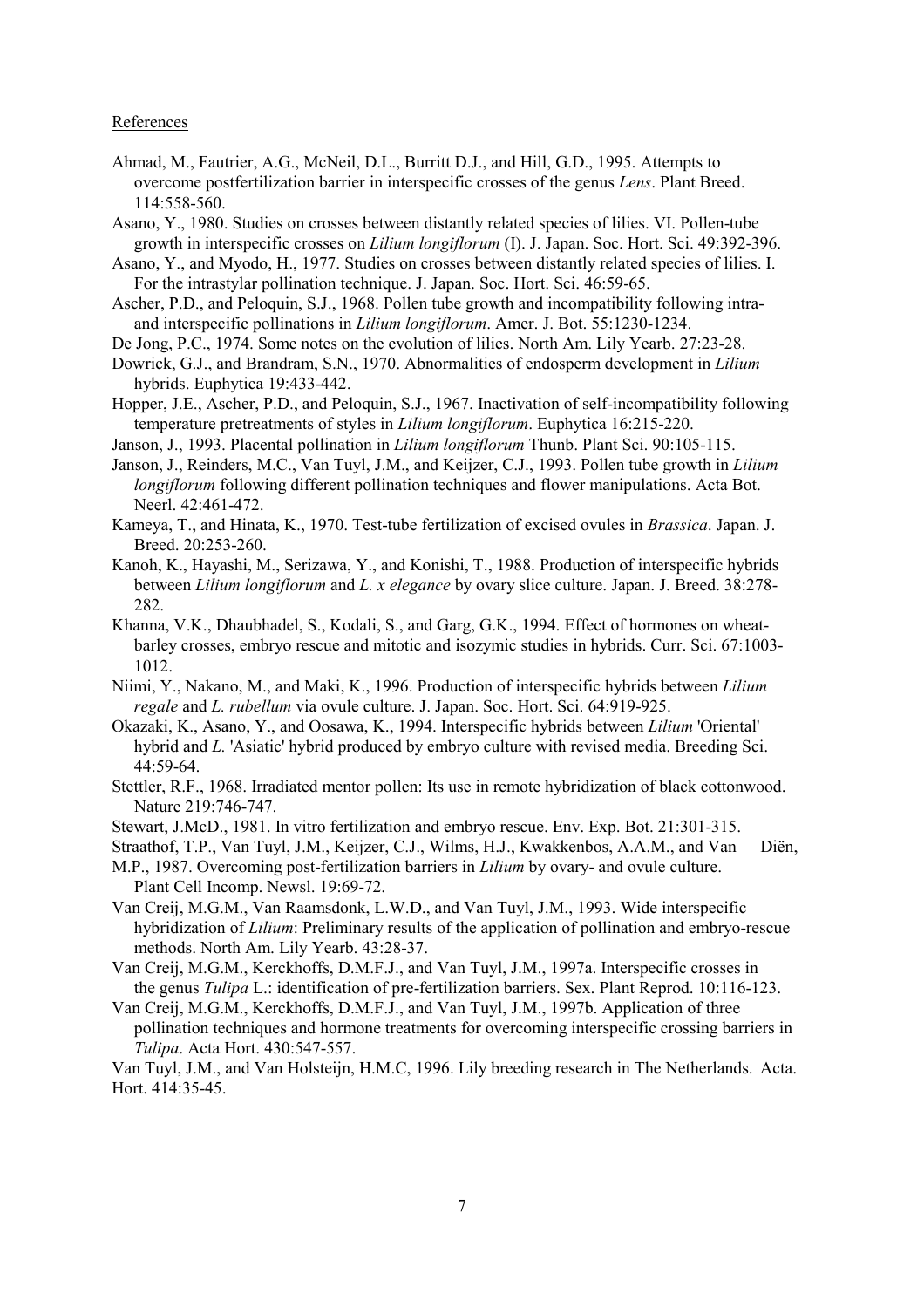- Van Tuyl, J.M., Marcucci, M.C., and Visser, T., 1982. Pollen and pollination experiments. VII. The effect of pollen treatment and application method on incompatibility and incongruity in *Lilium*. Euphytica 31:613-619.
- Van Tuyl, J.M., Straathof, Th.P., Bino, R.J., and Kwakkenbos, A.A.M., 1988. Effect of three pollination methods on embryo development and seedset in intra- and interspecific crosses between seven *Lilium* species. Sec. Plant Reprod. 1:119-123.
- Van Tuyl, J.M., Van Diën, M.P., Van Creij, M.G.M., Van Kleinwee, T.C.M., Franken, J., and Bino, R.J., 1991. Application of in vitro pollination, ovary culture, ovule culture and embryo rescue for overcoming incongruity barriers in interspecific *Lilium* crosses. Plant Sci. 74:115- 126.
- Van Tuyl, J.M., Keijzer, C.J., Wilms, H.J., and Kwakkenbos, A.A.M., 1988. Interspecific hybridization between *Lilium longiflorum* and the white Asiatic hybrid 'Mont Blanc'. North Am. Lily Yearb. 41:103-111.

Whitecross, M.I., and Willing, R.R., 1975. Hybridization of incompatible poplars following solvent treatment of stigmas. Experientia 31:651-653.

Zenkteler, M., Maheswaran, G., and Williams, E.G., 1987. In vitro placental pollination in *Brassica campestris* and *B. napus*. J. Plant Physiol. 128:245-250.

Table 1: The percentage of total style length traversed by pollen tubes (% PT), the percentage ovules with pollen tube penetration (% PE), the lengths and widths of ovaries two months after pollination and the number of seeds per pod (Seeds) after warm-water treatment of styles (6 minutes 50  $\Box$ C) of *L. longiflorum* 'Gelria', followed by pollination with four lily cultivars.

| Pollen donor                    | $\%$ PT | $%$ PE | Length/Width | <b>Seeds</b> |
|---------------------------------|---------|--------|--------------|--------------|
| L. longiflorum 'Gelria'         | nd      | nd     | 55/21        | 160          |
| L. longiflorum 'White American' | 99      | 64     | 55/21        | 114          |
| Asiatic hybrid 'Mont Blanc'     | 55      |        | 28/2         |              |
| Oriental hybrid 'Star Gazer'    | 56      |        | 30/3         |              |

nd: not determined